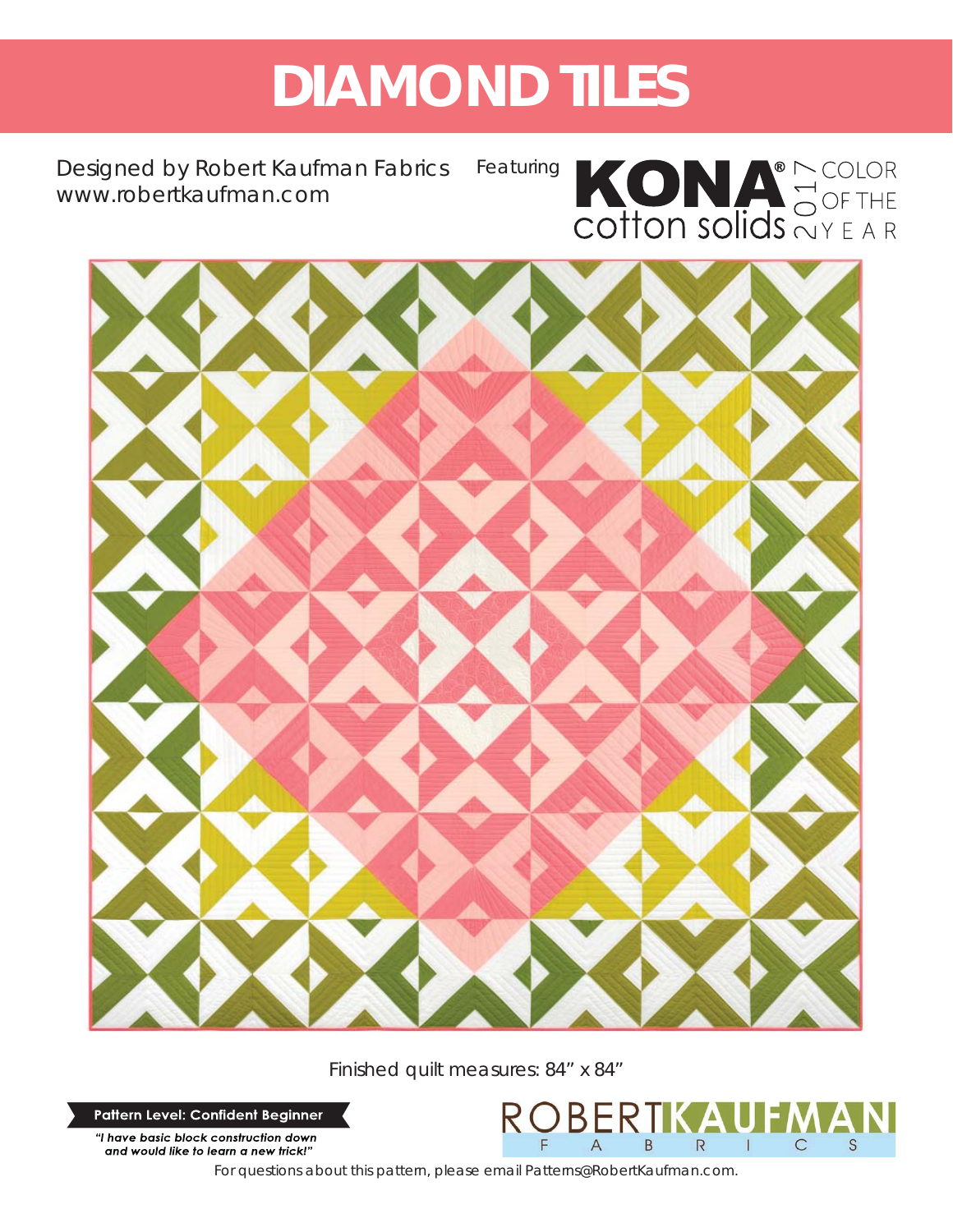# Fabric and Supplies Needed

| Color     | Fabric        | Name/SKU                                                                   | Yardage       | Color                                          | Fabric         | Name/SKU                  | Yardage       |  |  |
|-----------|---------------|----------------------------------------------------------------------------|---------------|------------------------------------------------|----------------|---------------------------|---------------|--|--|
| on solids | A             | K001-629<br>PINK FLAMINGO<br>*includes binding                             | $2-1/3$ yards |                                                | F              | K001-1263<br><b>OLIVE</b> | 1/2 yard      |  |  |
|           | $\sf B$       | K001-1037<br><b>BONE</b>                                                   | 1/3 yard      |                                                | G              | K001-480<br><b>PICKLE</b> | 1-1/8 yard    |  |  |
|           | $\mathcal{C}$ | K001-1176<br><b>ICE PEACH</b>                                              | 5/8 yard      |                                                | $\overline{H}$ | K001-452<br>WASABI        | 7/8 yard      |  |  |
|           | $\mathsf{D}$  | K001-1281<br><b>PEACH</b>                                                  | 1-1/8 yard    |                                                |                | K001-1339<br>SNOW         | $2-7/8$ yards |  |  |
|           | $\mathsf E$   | K001-441<br><b>BONSAI</b>                                                  | 1 yard        |                                                |                |                           |               |  |  |
|           |               | Copyright 2017, Robert Kaufman<br>For individual use only - Not for resale |               | You will also need:<br>7-3/4 yards for backing |                |                           |               |  |  |

## *Fabric amounts based on yardage that is 42" wide.*

# Notes Before You Begin

- Read through all of the instructions before beginning.
- All of the seam allowances are 1/4" unless otherwise noted.
- Press seam allowances open unless otherwise noted.
- Width of fabric (WOF) is equal to at least 42" wide.
- Right sides together has been abbreviated to RST.
- Remember to measure twice and cut once!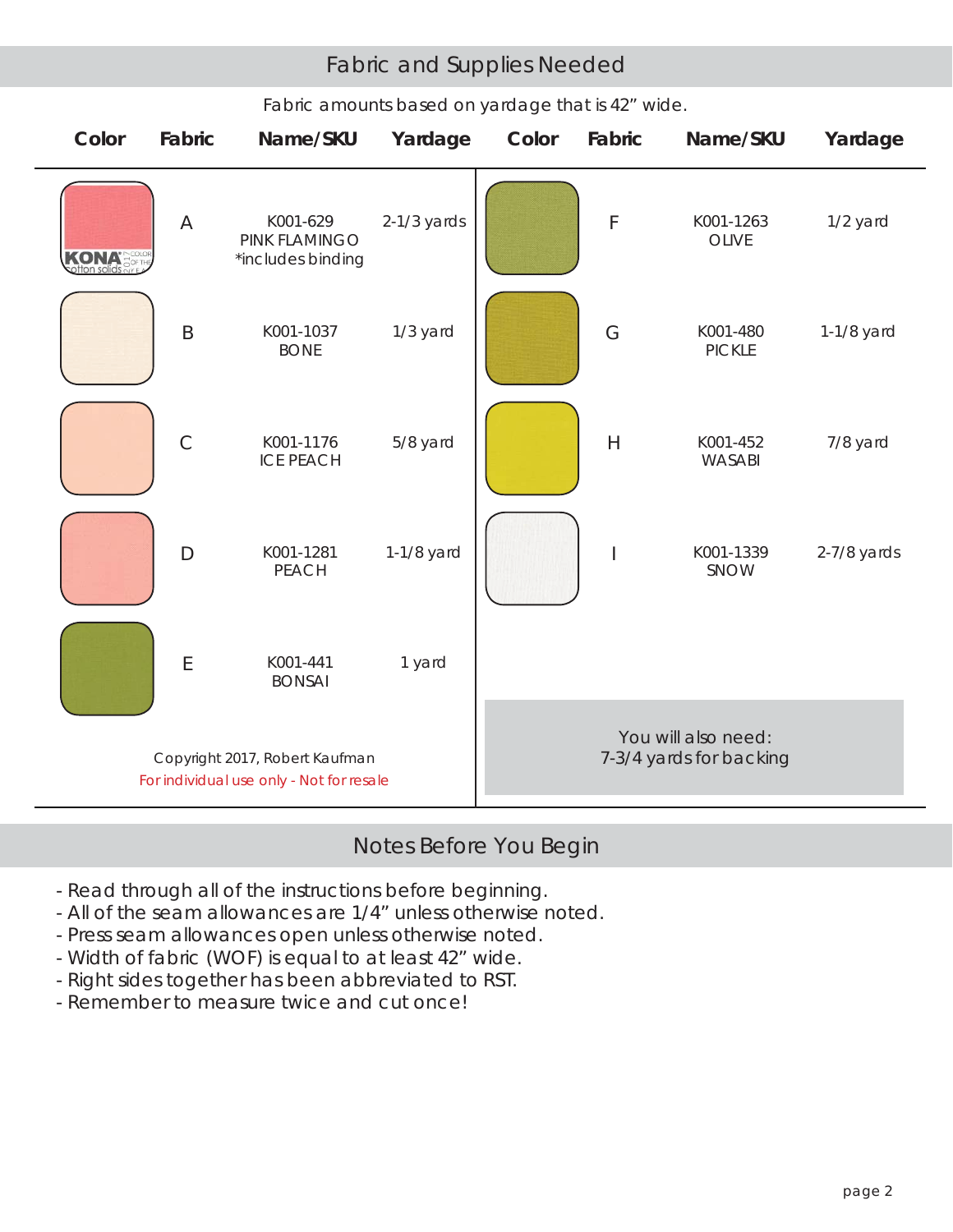#### **From Fabric A, cut:**

six 7" x WOF strips. Subcut: thirty-six 7" squares four 2-1/4" x WOF strips. Subcut: seventy-two 2-1/4" squares nine 2-1/2" x WOF strips for the binding

#### **From Fabric B, cut:**

one 7" x WOF strip. Subcut: four 7" squares one 2-1/4" x WOF strips. Subcut: eight 2-1/4" squares

#### **From Fabric C, cut:**

two 7" x WOF strips. Subcut: twelve 7" squares two 2-1/4" x WOF strips. Subcut: twenty-four 2-1/4" squares

## **From Fabric D, cut:**

four 7" x WOF strips. Subcut: twenty 7" squares three 2-1/4" x WOF strips. Subcut: forty 2-1/4" squares

#### **From Fabric E, cut:**

four 7" x WOF strips. Subcut: fourteen 7" squares two 2-1/4" x WOF strips. Subcut: twenty-eight 2-1/4" squares

#### **From Fabric F, cut:**

two 7" x WOF strips. Subcut: eight 7" squares one 2-1/4" x WOF strips. Subcut: sixteen 2-1/4" squares

## **From Fabric G, cut:**

four 7" x WOF strips. Subcut: twenty-four 7" squares three 2-1/4" x WOF strips. Subcut: forty-eight 2-1/4" squares

## **From Fabric H, cut:**

three 7" x WOF strips. Subcut: sixteen 7" squares two 2-1/4" x WOF strips. Subcut: thirty-two 2-1/4" squares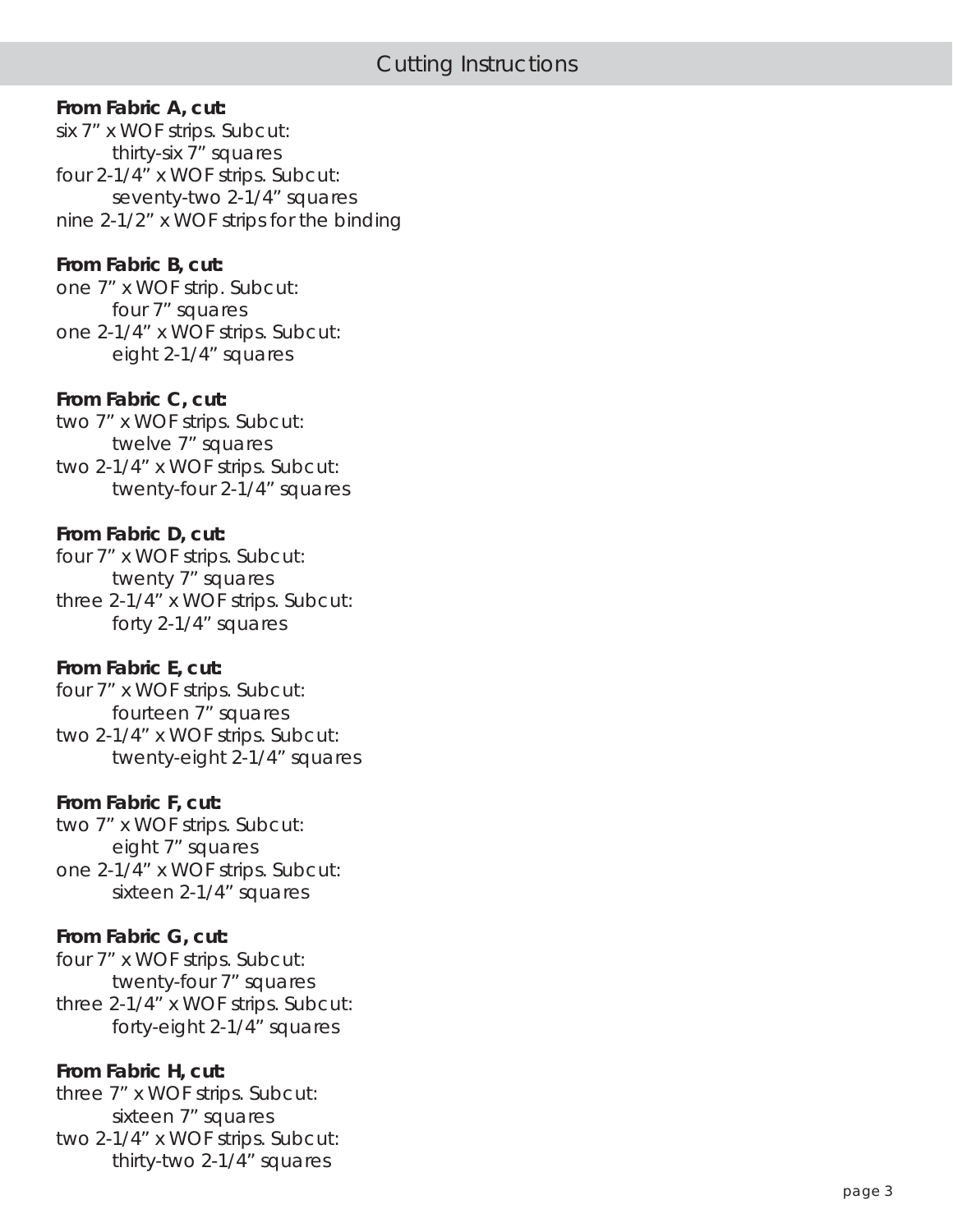# **From Fabric I, cut:**

eleven 7" x WOF strips. Subcut: sixty-two 7" squares eight 2-1/4" x WOF strips. Subcut: one hundred twenty-four 2-1/4" squares

# Assemble the Blocks

Preparation: This quilt is comprised of half-square triangle blocks (HSTs), each with two "stitch and flip" triangles on the outside corners. Careful placement of specific fabrics is needed, so it is recommended to label each of cut pieces by fabric colors.

Mark a line along one diagonal on the wrong side of each 2-1/4" square.



**Step 1:** Gather the 7" squares and place them in the following stacks:

 24 each of Fabric G and I 8 each of F and I 12 each of E and I 4 each of A and B 4 each of A and H 12 each of A and C 12 each of H and I 6 each of D and I 14 each of A and D 2 each of E and A

**Step 2:** Pair a 7" Fabric G square with a 7" Fabric I square, RST. Mark a diagonal line on the wrong side of one square. Sew 1/4" away from both sides of the marked line. Cut on the marked line, creating two half-square triangles (HSTs). Press toward the darker fabric. Trim to 6-1/2" square. Repeat to make a total of 48 G/I HSTs.

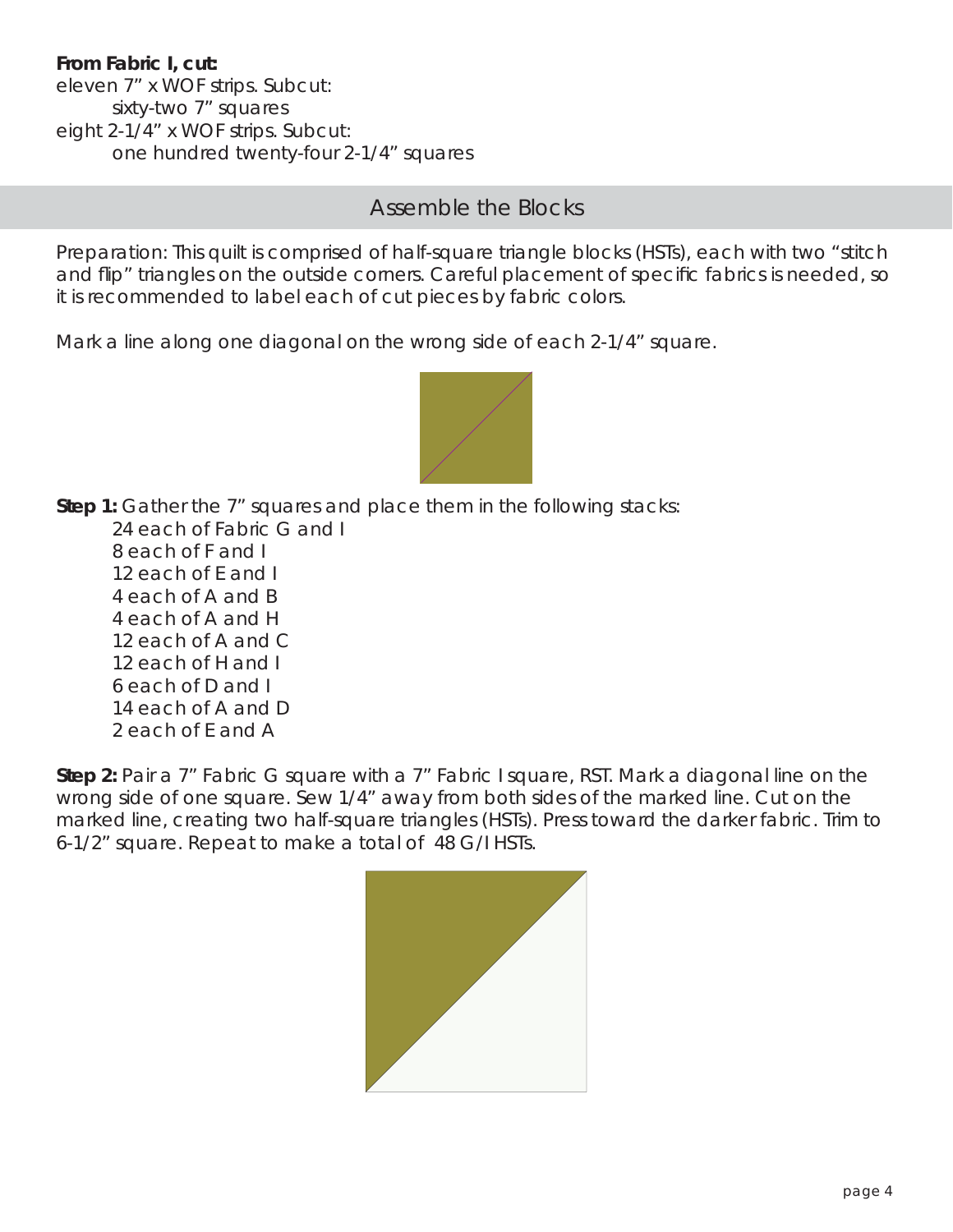**Step 3:** Repeat Step 2 with the remaining stacks of 7" squares, creating HSTs in the following quantities.



placing the marked diagonal like as shown in the illustration. Sew along the marked line. Trim away the excess fabric, leaving a 1/4" seam allowance. Press toward the darker fabric. Repeat with a 2-1/4" Fabric I square at the opposite corner. Repeat to make forty blocks like this.



**Step 5:** Repeat Step 4 to make the following blocks, paying careful attention to the fabric placement.

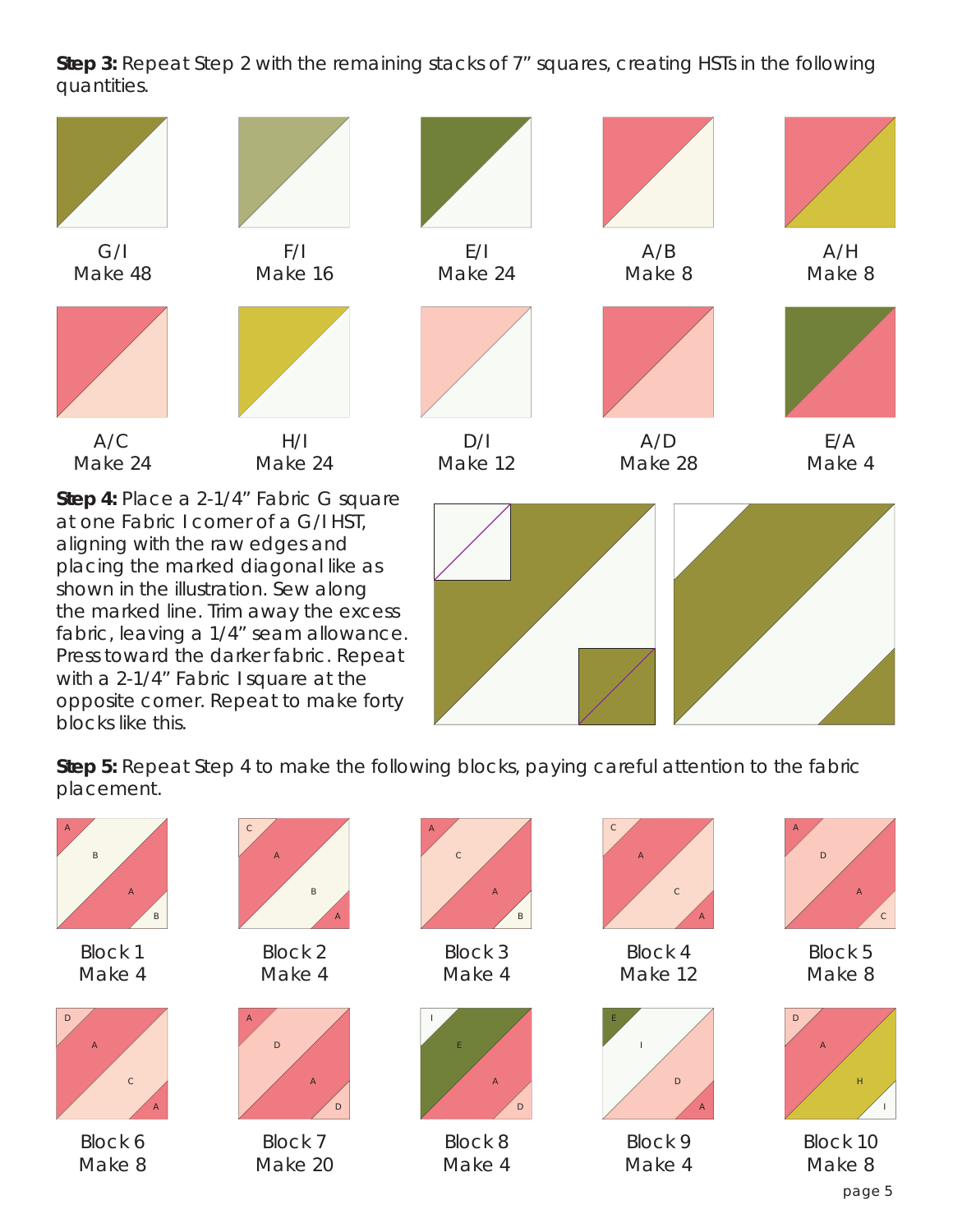

Block 11 Make 8



Block 12 Make 24



Block 16 Make 16

I

I

E



Block 17 Make 16



Block 13 Make 8



Block 14 Make 8



Block 15 Make 40

# Assemble the Quilt

| 17 | 17 |    | 15                   | 15                | 15                | 13                | 16             | 16                      | 13                        | 15                   | 15                   | 15             | 17             | 17 |
|----|----|----|----------------------|-------------------|-------------------|-------------------|----------------|-------------------------|---------------------------|----------------------|----------------------|----------------|----------------|----|
| 17 | 17 |    | 15                   | 15                | 14                | 16                | 9              | 9                       | 16                        | 14                   | 15                   | 15             | 17             | 17 |
|    | 15 | 15 | 12                   | 12                | 12                | 10                | $\overline{7}$ | 7                       | 10                        | 12                   | 12                   | 12             | 15             | 15 |
|    | 15 | 15 | 12                   | 12                | 11                | $\overline{\chi}$ | 5              | 5                       | $\overline{\overline{I}}$ | 11                   | 12                   | 12             | 15             | 15 |
|    | 15 | 13 | 12                   | 10 <sup>°</sup>   | $\overline{\chi}$ | 6                 | $\overline{4}$ | $\overline{4}$          | 6                         | $\overline{A}$       | 10                   | 12             | 13             | 15 |
|    | 14 | 16 | 11                   | $\overline{\chi}$ | 5                 | $\overline{4}$    | $\overline{2}$ | $\overline{2}$          | $\overline{4}$            | 5                    | $\overline{A}$       | 11             | 16             | 14 |
|    | 16 | 8  | $\overline{\lambda}$ | $\overline{6}$    | $\overline{4}$    | $\overline{3}$    | 1              | $\overline{1}$          | 3                         | $\overline{A}$       | $\overline{6}$       | $\overline{I}$ | 8              | 16 |
|    | 16 | 8  | $\overline{I}$       | 6                 | $\overline{A}$    | $\overline{3}$    | $\overline{1}$ | $\overline{\mathbf{V}}$ | $\overline{3}$            | 4                    | 6                    | $\overline{7}$ | 8 <sup>′</sup> | 16 |
|    | 14 | 16 | 11                   | $\overline{I}$    | 5                 | $\overline{A}$    | $\overline{2}$ | $\overline{2}$          | 4                         | 5                    | $\overline{\lambda}$ | 11             | 16             | 14 |
|    | 15 | 13 | 12                   | 10                | $\overline{I}$    | 6                 | $\overline{A}$ | $\blacktriangleleft$    | 6                         | $\overline{\lambda}$ | 10                   | 12             | 13             | 15 |
|    | 15 | 15 | 12                   | 12                | 11                | $\overline{I}$    | $\overline{5}$ | 5                       | $\overline{7}$            | 11                   | 12                   | 12             | 15             | 15 |
|    | 15 | 15 | 12                   | 12                | 12                | 10                | $\overline{I}$ | $\overline{\lambda}$    | 10                        | 12                   | 12                   | 12             | 15             | 15 |
|    | 17 | 17 | 15                   | 15                | 14                | 16                | 9              | 9                       | 16                        | 14                   | 15                   | 15             | 17             | 17 |
|    | 17 | 17 | 15                   | 15                | 15                | 13                | 16             | 16                      | 13                        | 15                   | 15                   | 15             | 17             | 17 |